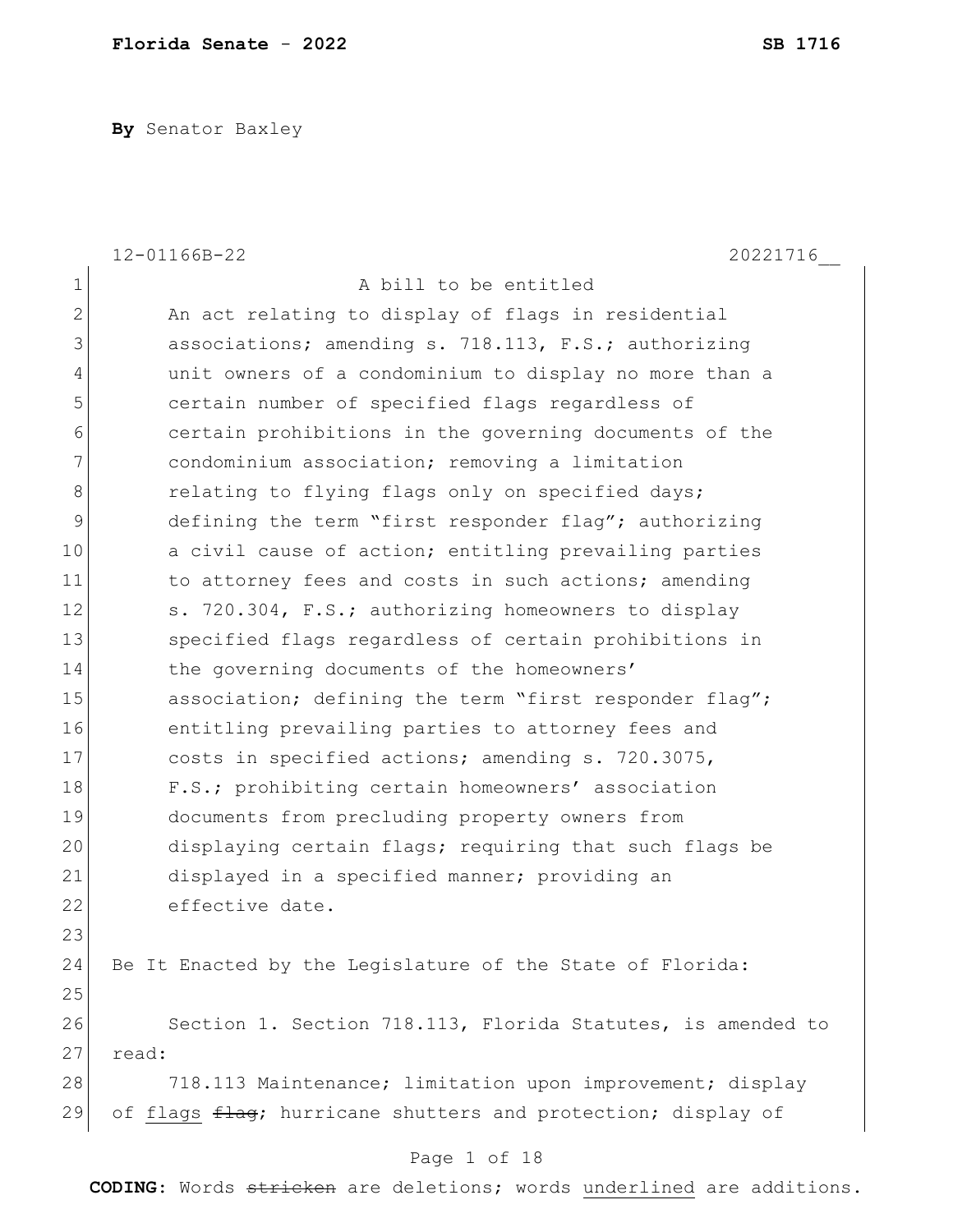12-01166B-22 20221716\_\_

30 religious decorations.-

 (1) Maintenance of the common elements is the responsibility of the association. The declaration may provide that certain limited common elements shall be maintained by those entitled to use the limited common elements or that the association shall provide the maintenance, either as a common expense or with the cost shared only by those entitled to use the limited common elements. If the maintenance is to be by the association at the expense of only those entitled to use the limited common elements, the declaration shall describe in 40 detail the method of apportioning such costs among those entitled to use the limited common elements, and the association 42 may use the provisions of s. 718.116 to enforce payment of the 43 shares of such costs by the unit owners entitled to use the limited common elements.

 (2)(a) Except as otherwise provided in this section, there shall be no material alteration or substantial additions to the common elements or to real property which is association property, except in a manner provided in the declaration as originally recorded or as amended under the procedures provided 50 therein. If the declaration as originally recorded or as amended under the procedures provided therein does not specify the 52 procedure for approval of material alterations or substantial 53 additions, 75 percent of the total voting interests of the association must approve the alterations or additions before the material alterations or substantial additions are commenced. This paragraph is intended to clarify existing law and applies 57 to associations existing on July 1, 2018.

58 (b) There shall not be any material alteration of, or

### Page 2 of 18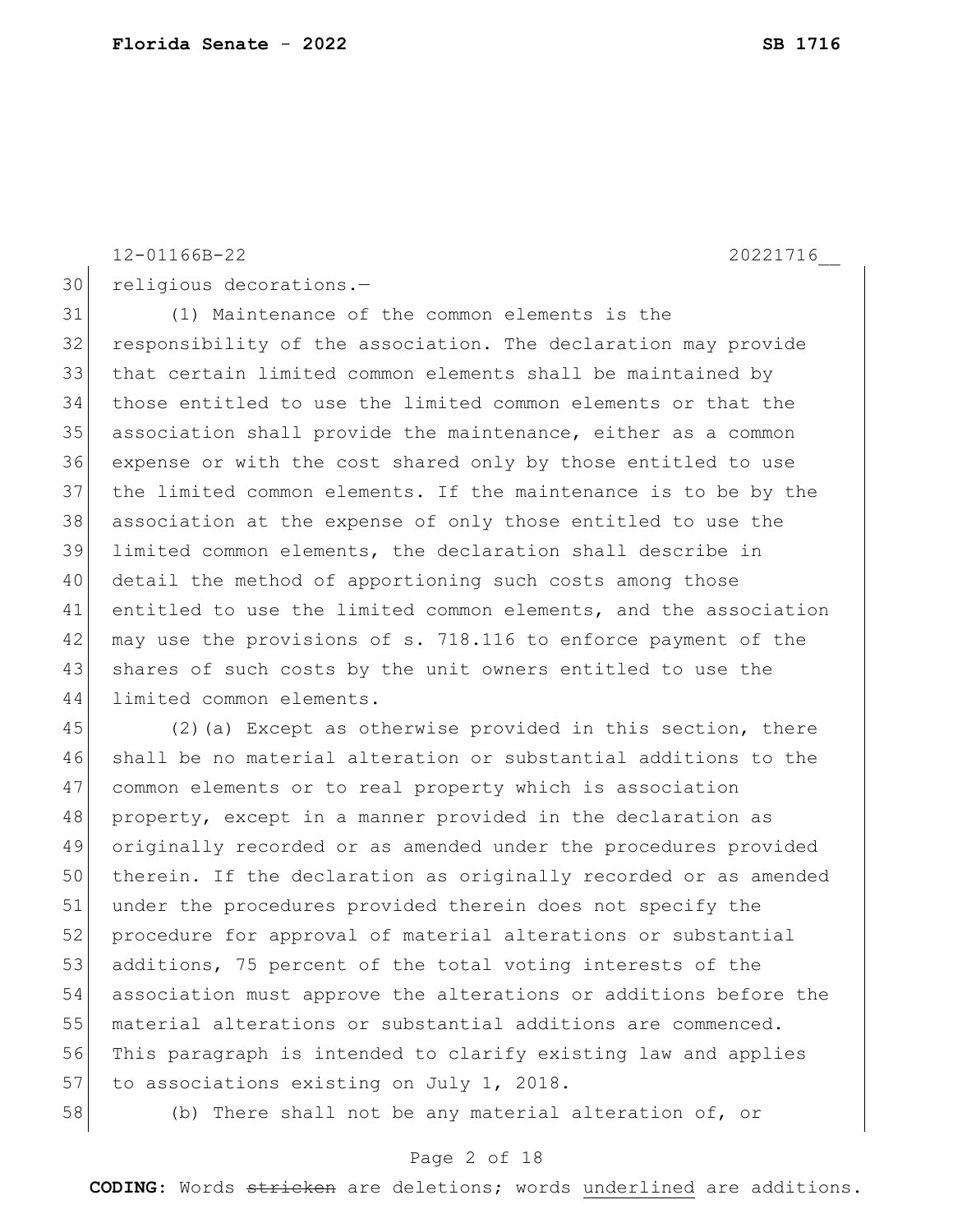12-01166B-22 20221716\_\_ 59 substantial addition to, the common elements of any condominium 60 operated by a multicondominium association unless approved in 61 the manner provided in the declaration of the affected 62 condominium or condominiums as originally recorded or as amended 63 under the procedures provided therein. If a declaration as 64 originally recorded or as amended under the procedures provided 65 therein does not specify a procedure for approving such an 66 alteration or addition, the approval of 75 percent of the total 67 voting interests of each affected condominium is required before 68 the material alterations or substantial additions are commenced. 69 This subsection does not prohibit a provision in any 70 declaration, articles of incorporation, or bylaws as originally 71 recorded or as amended under the procedures provided therein 72 requiring the approval of unit owners in any condominium 73 operated by the same association or requiring board approval 74 before a material alteration or substantial addition to the 75 common elements is permitted. This paragraph is intended to 76 clarify existing law and applies to associations existing on 77 July 1, 2018.

78 (c) There shall not be any material alteration or 79 substantial addition made to association real property operated 80 by a multicondominium association, except as provided in the 81 declaration, articles of incorporation, or bylaws as originally 82 recorded or as amended under the procedures provided therein. If 83 the declaration, articles of incorporation, or bylaws as 84 originally recorded or as amended under the procedures provided 85 therein do not specify the procedure for approving an alteration 86 or addition to association real property, the approval of 75 87 percent of the total voting interests of the association is

### Page 3 of 18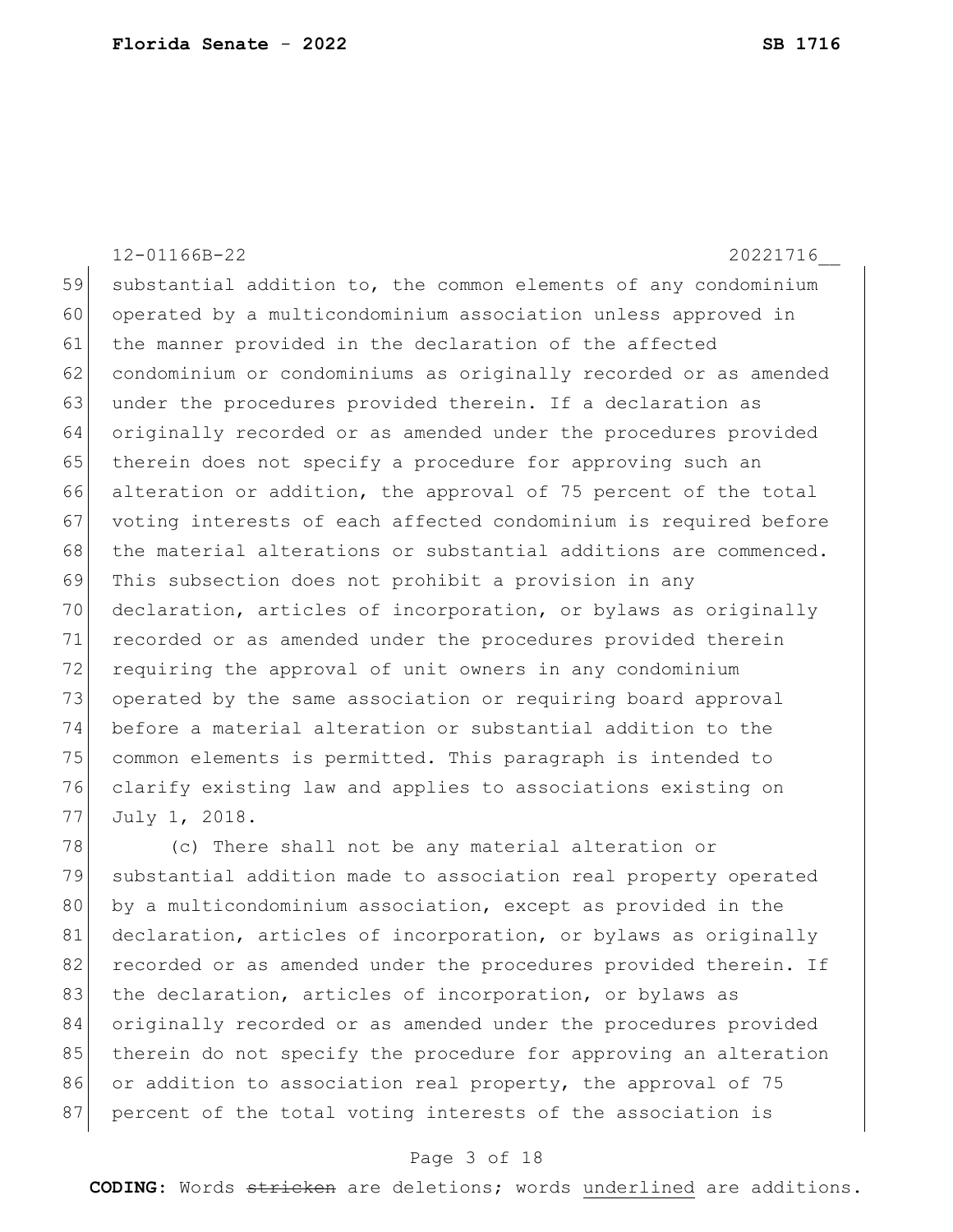| 12-01166B-22<br>20221716                                                 |
|--------------------------------------------------------------------------|
| required before the material alterations or substantial                  |
| additions are commenced. This paragraph is intended to clarify           |
| existing law and applies to associations existing on July 1,             |
| 2018.                                                                    |
| (3) A unit owner shall not do anything within his or her                 |
| unit or on the common elements which would adversely affect the          |
| safety or soundness of the common elements or any portion of the         |
| association property or condominium property which is to be              |
| maintained by the association.                                           |
| (4) (a) If any covenant, restriction, bylaw, rule, or                    |
| requirement of an association prohibits a unit owner from                |
| displaying flags listed in subparagraphs 1.-5., the Any unit             |
| owner may still display <del>one portable, removable United States</del> |
| flag in a respectful manner, up to two of the following way and,         |
| on Armed Forces Day, Memorial Day, Flag Day, Independence Day,           |
| and Veterans Day, may display in a respectful way portable,              |
| removable official flags, not larger than 4 1/2 feet by 6 feet:          |
| that represent                                                           |
| 1. The United States flag.                                               |
| 2. The official flag of the State of Florida.                            |
| 3. A flag that represents the United States Army, Navy, Air              |
| Force, Marine Corps, or Coast Guard, or Space Force.                     |
| 4. A POW-MIA flag.                                                       |
| 5. A first responder flag. A first responder flag may                    |
| incorporate the design of any other flag permitted under this            |
| paragraph to form a combined flag. For purposes of this                  |
| subsection, the term "first responder flag" means a flag that            |
| recognizes and honors the services of any of the following:              |
| a. Law enforcement officers, as defined in s. 943.10(1),                 |
|                                                                          |

# Page 4 of 18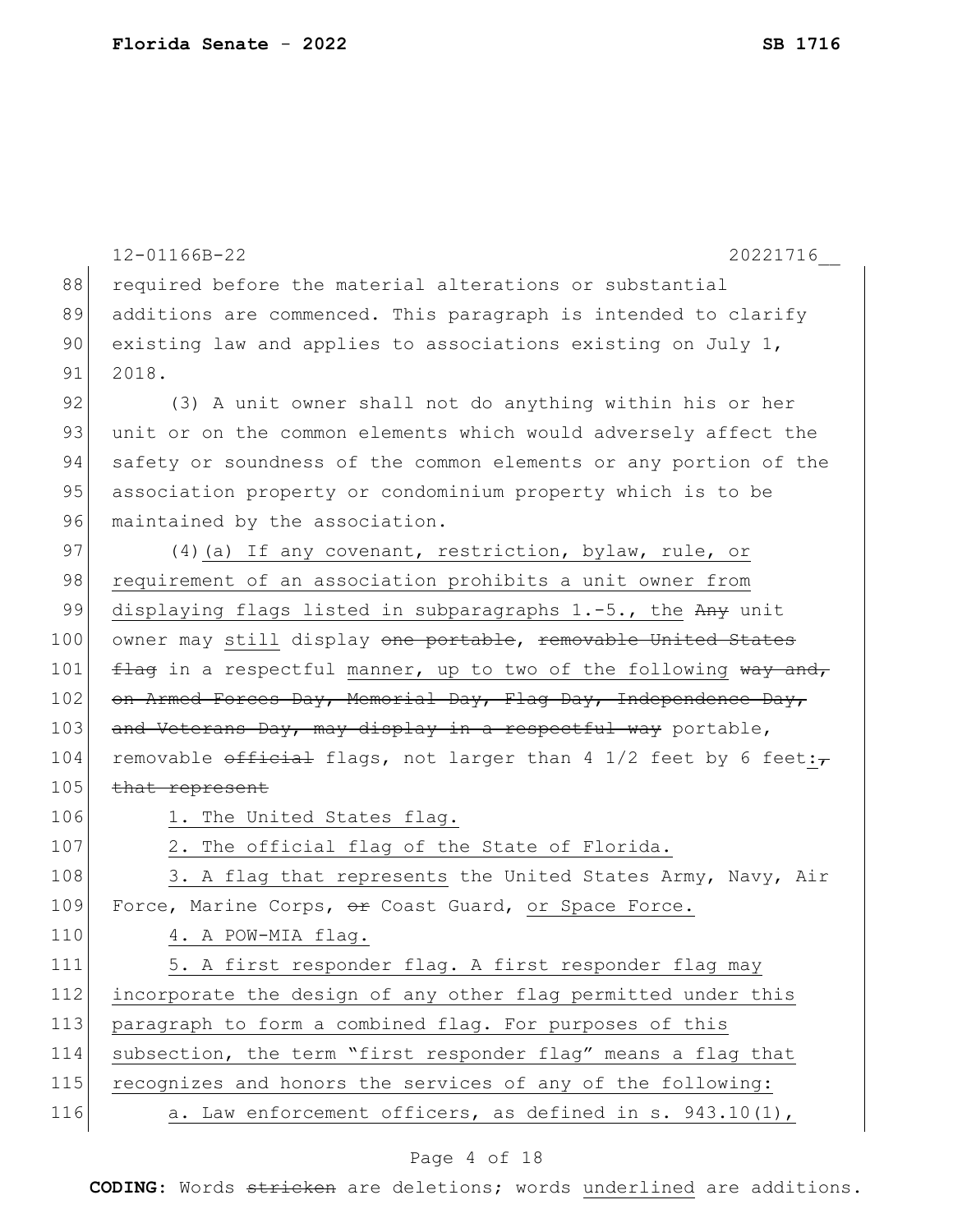|     | 20221716<br>12-01166B-22                                         |
|-----|------------------------------------------------------------------|
| 117 | and is limited to the colors blue, black, and white and the      |
| 118 | words "law enforcement"; "police"; "officers"; "first            |
| 119 | responders"; "service"; "honor our"; "support our"; "in          |
| 120 | memoriam"; "department"; and any other language, initials, or    |
| 121 | acronyms that identify a particular law enforcement department   |
| 122 | or law enforcement agency.                                       |
| 123 | b. Firefighters, as defined in s. 112.191(1), and is             |
| 124 | limited to the colors red, gold, black, and white and the words  |
| 125 | "firefighter"; "F" or "D"; "FD"; "first responders"; "service";  |
| 126 | "honor our"; "support our"; "in memoriam"; "department"; and any |
| 127 | other language, initials, or acronyms that identify a particular |
| 128 | fire department or public safety department.                     |
| 129 | c. Paramedics or emergency medical technicians, as those         |
| 130 | terms are defined in s. 112.1911(1), and is limited to the       |
| 131 | colors blue, black, and white and the words "paramedic";         |
| 132 | "emergency medical"; "technician"; "EMT"; "first responders";    |
| 133 | "service"; "honor our"; "support our"; "in memoriam"; and any    |
| 134 | other language, initials, or acronyms that identify a particular |
| 135 | emergency medical services department or emergency medical       |
| 136 | services agency.                                                 |
| 137 | (b) A unit owner prevented from exercising his or her            |
| 138 | rights guaranteed under this subsection may bring a civil cause  |
| 139 | of action in the appropriate court of the county in which the    |
| 140 | alleged infringement occurred. If the court finds that an        |
| 141 | infringement has occurred, the court must enjoin the enforcement |
| 142 | of any covenant, restriction, bylaw, rule, or requirement of the |
| 143 | association which operates to deprive the unit owner of his or   |
| 144 | her rights under this subsection. The prevailing party is        |
| 145 | entitled to reasonable attorney fees and costs regardless of any |
|     |                                                                  |

# Page 5 of 18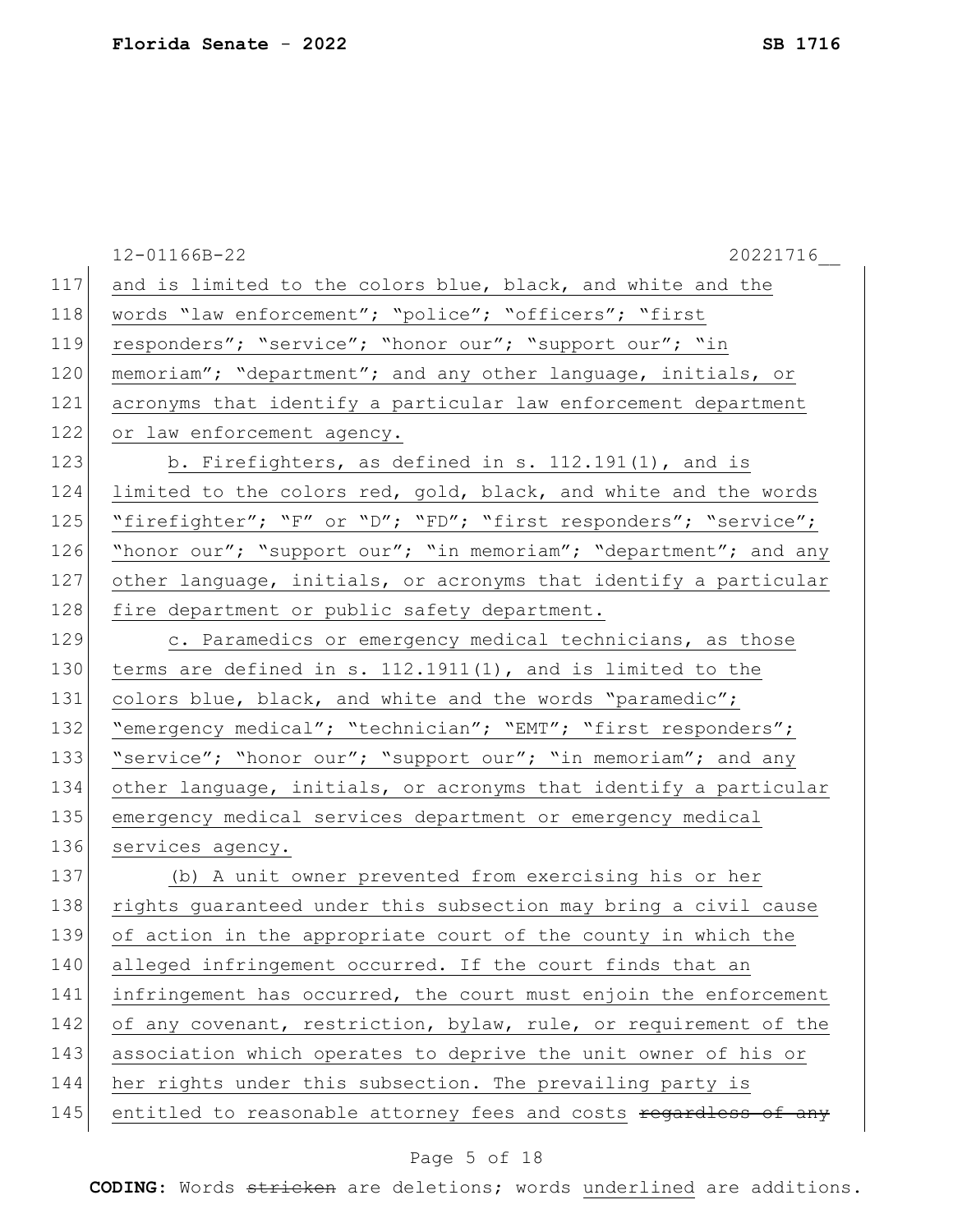```
12-01166B-22 20221716__
146 declaration rules or requirements dealing with flags or
147 decorations.
```
 (5) Each board of administration of a residential condominium shall adopt hurricane shutter specifications for each building within each condominium operated by the 151 association which shall include color, style, and other factors 152 deemed relevant by the board. All specifications adopted by the board must comply with the applicable building code.

154 (a) The board may, subject to s. 718.3026 and the approval 155 of a majority of voting interests of the residential 156 condominium, install hurricane shutters, impact glass, code-157 compliant windows or doors, or other types of code-compliant 158 hurricane protection that comply with or exceed the applicable 159 building code. However, a vote of the owners is not required if 160 the maintenance, repair, and replacement of hurricane shutters, 161 impact glass, code-compliant windows or doors, or other types of 162 code-compliant hurricane protection are the responsibility of 163 the association pursuant to the declaration of condominium. If 164 hurricane protection or laminated glass or window film 165 architecturally designed to function as hurricane protection 166 that complies with or exceeds the current applicable building 167 code has been previously installed, the board may not install 168 hurricane shutters, impact glass, code-compliant windows or 169 doors, or other types of code-compliant hurricane protection 170 except upon approval by a majority vote of the voting interests.

171 (b) The association is responsible for the maintenance, 172 repair, and replacement of the hurricane shutters, impact glass, 173 code-compliant windows or doors, or other types of code-174 compliant hurricane protection authorized by this subsection if

### Page 6 of 18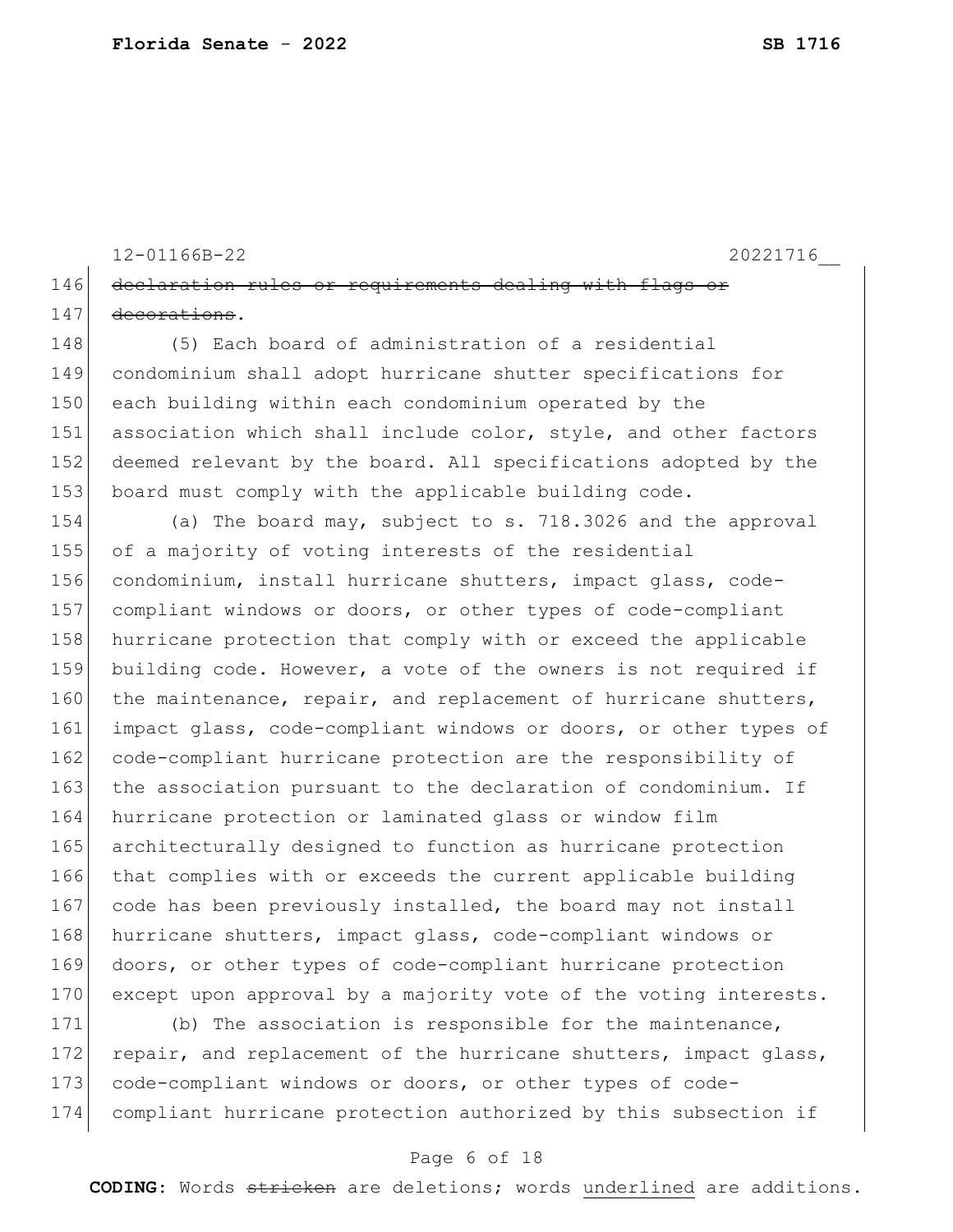12-01166B-22 20221716\_\_

175 such property is the responsibility of the association pursuant 176 to the declaration of condominium. If the hurricane shutters, 177 impact glass, code-compliant windows or doors, or other types of 178 code-compliant hurricane protection are the responsibility of 179 the unit owners pursuant to the declaration of condominium, the 180 maintenance, repair, and replacement of such items are the 181 responsibility of the unit owner.

182 (c) The board may operate shutters, impact glass, code-183 compliant windows or doors, or other types of code-compliant 184 hurricane protection installed pursuant to this subsection 185 without permission of the unit owners only if such operation is 186 necessary to preserve and protect the condominium property and 187 association property. The installation, replacement, operation, 188 repair, and maintenance of such shutters, impact glass, code-189 compliant windows or doors, or other types of code-compliant 190 hurricane protection in accordance with the procedures set forth 191 in this paragraph are not a material alteration to the common 192 elements or association property within the meaning of this 193 section.

194 (d) Notwithstanding any other provision in the residential 195 condominium documents, if approval is required by the documents, 196 a board may not refuse to approve the installation or 197 replacement of hurricane shutters, impact glass, code-compliant 198 windows or doors, or other types of code-compliant hurricane 199 protection by a unit owner conforming to the specifications 200 adopted by the board.

201 (6) An association may not refuse the request of a unit 202 owner for a reasonable accommodation for the attachment on the 203 mantel or frame of the door of the unit owner of a religious

### Page 7 of 18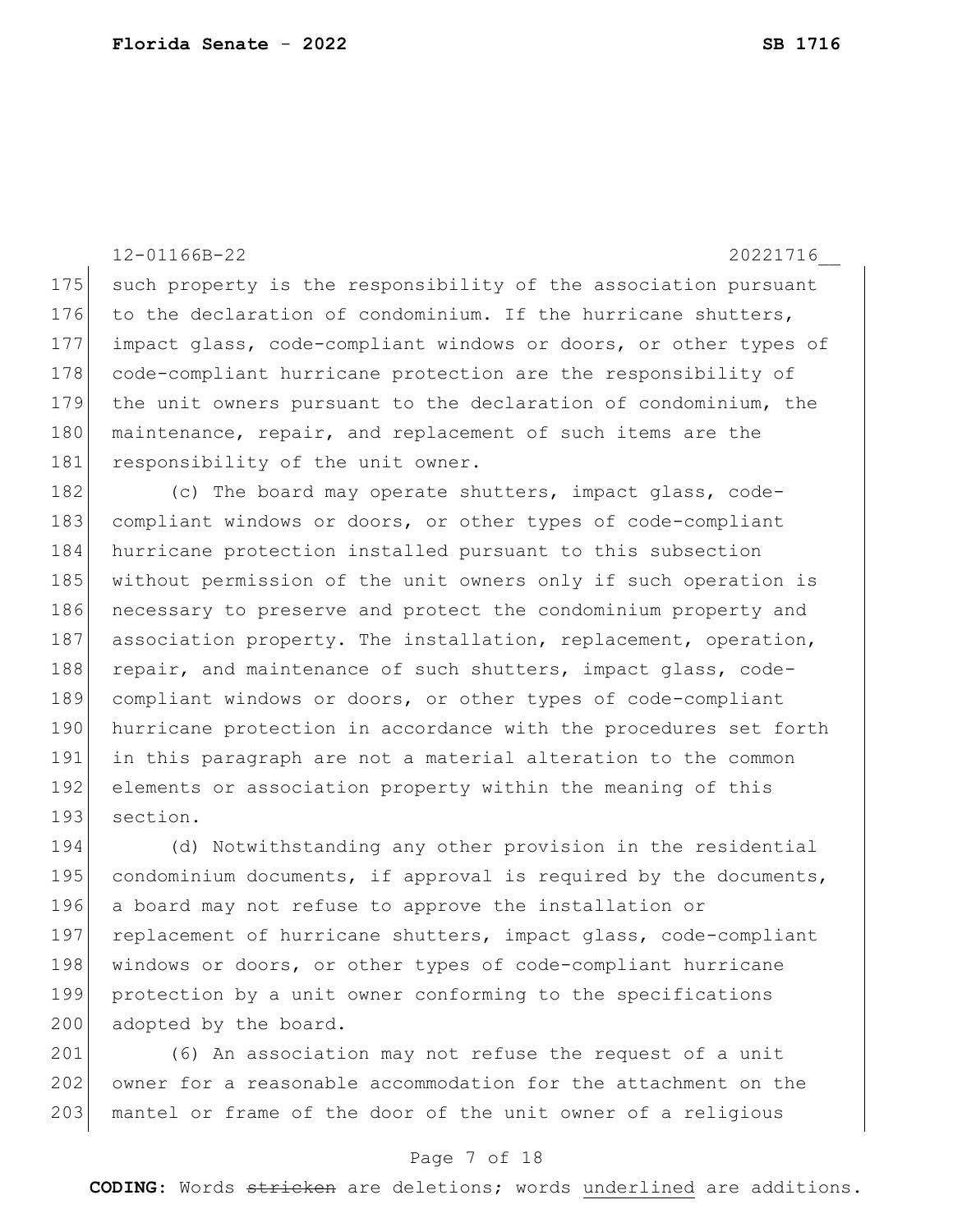12-01166B-22 20221716\_\_ 204 object not to exceed 3 inches wide, 6 inches high, and  $1.5$ 205 inches deep. 206 (7) Notwithstanding the provisions of this section or the 207 governing documents of a condominium or a multicondominium

208 association, the board of administration may, without any 209 requirement for approval of the unit owners, install upon or 210 within the common elements or association property solar 211 collectors, clotheslines, or other energy-efficient devices 212 based on renewable resources for the benefit of the unit owners.

 (8) The Legislature finds that the use of electric and natural gas fuel vehicles conserves and protects the state's environmental resources, provides significant economic savings 216 to drivers, and serves an important public interest. The participation of condominium associations is essential to the 218 state's efforts to conserve and protect the state's environmental resources and provide economic savings to drivers. 220 For purposes of this subsection, the term "natural gas fuel" has the same meaning as in s. 206.9951, and the term "natural gas fuel vehicle" means any motor vehicle, as defined in s. 320.01, 223 that is powered by natural gas fuel. Therefore, the installation of an electric vehicle charging station or a natural gas fuel 225 station shall be governed as follows:

 (a) A declaration of condominium or restrictive covenant may not prohibit or be enforced so as to prohibit any unit owner 228 from installing an electric vehicle charging station or a natural gas fuel station within the boundaries of the unit 230 owner's limited common element or exclusively designated parking area. The board of administration of a condominium association may not prohibit a unit owner from installing an electric

### Page 8 of 18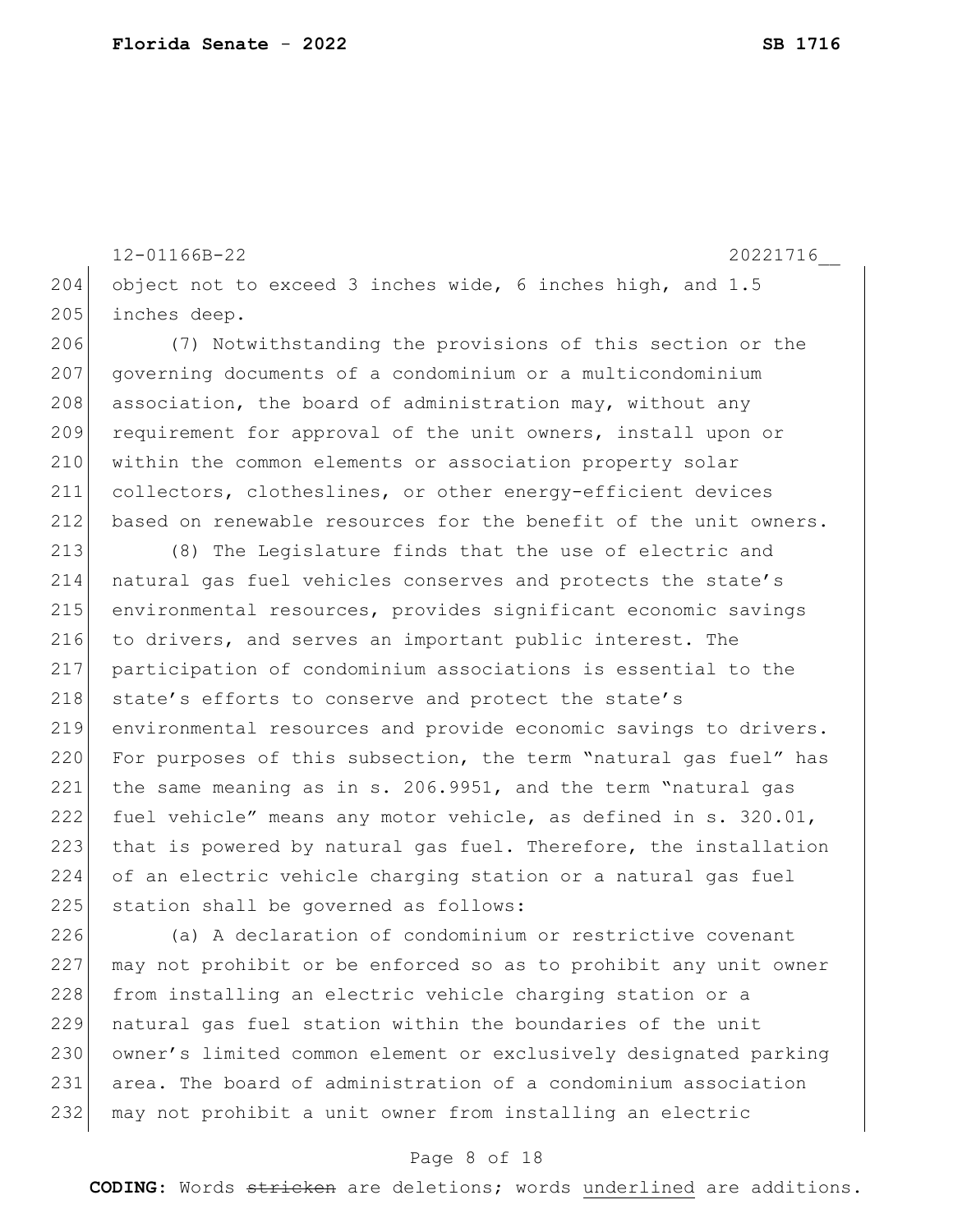|     | 12-01166B-22<br>20221716                                         |
|-----|------------------------------------------------------------------|
| 233 | vehicle charging station for an electric vehicle, as defined in  |
| 234 | s. 320.01, or a natural gas fuel station for a natural gas fuel  |
| 235 | vehicle within the boundaries of his or her limited common       |
| 236 | element or exclusively designated parking area. The installation |
| 237 | of such charging or fuel stations is subject to the provisions   |
| 238 | of this subsection.                                              |
| 239 | (b) The installation may not cause irreparable damage to         |
| 240 | the condominium property.                                        |
| 241 | (c) The electricity for the electric vehicle charging            |
| 242 | station or natural gas fuel station must be separately metered   |
| 243 | or metered by an embedded meter and payable by the unit owner    |
| 244 | installing such charging or fuel station or by his or her        |
| 245 | successor.                                                       |
| 246 | (d) The cost for supply and storage of the natural gas fuel      |
| 247 | must be paid by the unit owner installing the natural gas fuel   |
| 248 | station or by his or her successor.                              |
| 249 | (e) The unit owner who is installing an electric vehicle         |
| 250 | charging station or a natural gas fuel station is responsible    |
| 251 | for the costs of installation, operation, maintenance, and       |
| 252 | repair, including, but not limited to, hazard and liability      |
| 253 | insurance. The association may enforce payment of such costs     |
| 254 | under s. 718.116.                                                |
| 255 | (f) If the unit owner or his or her successor decides there      |
| 256 | is no longer a need for the electric vehicle charging station or |
| 257 | natural gas fuel station, such person is responsible for the     |
| 258 | cost of removal of such charging or fuel station. The            |
| 259 | association may enforce payment of such costs under s. 718.116.  |
| 260 | (q) The unit owner installing, maintaining, or removing the      |
| 261 | electric vehicle charging station or natural gas fuel station is |

# Page 9 of 18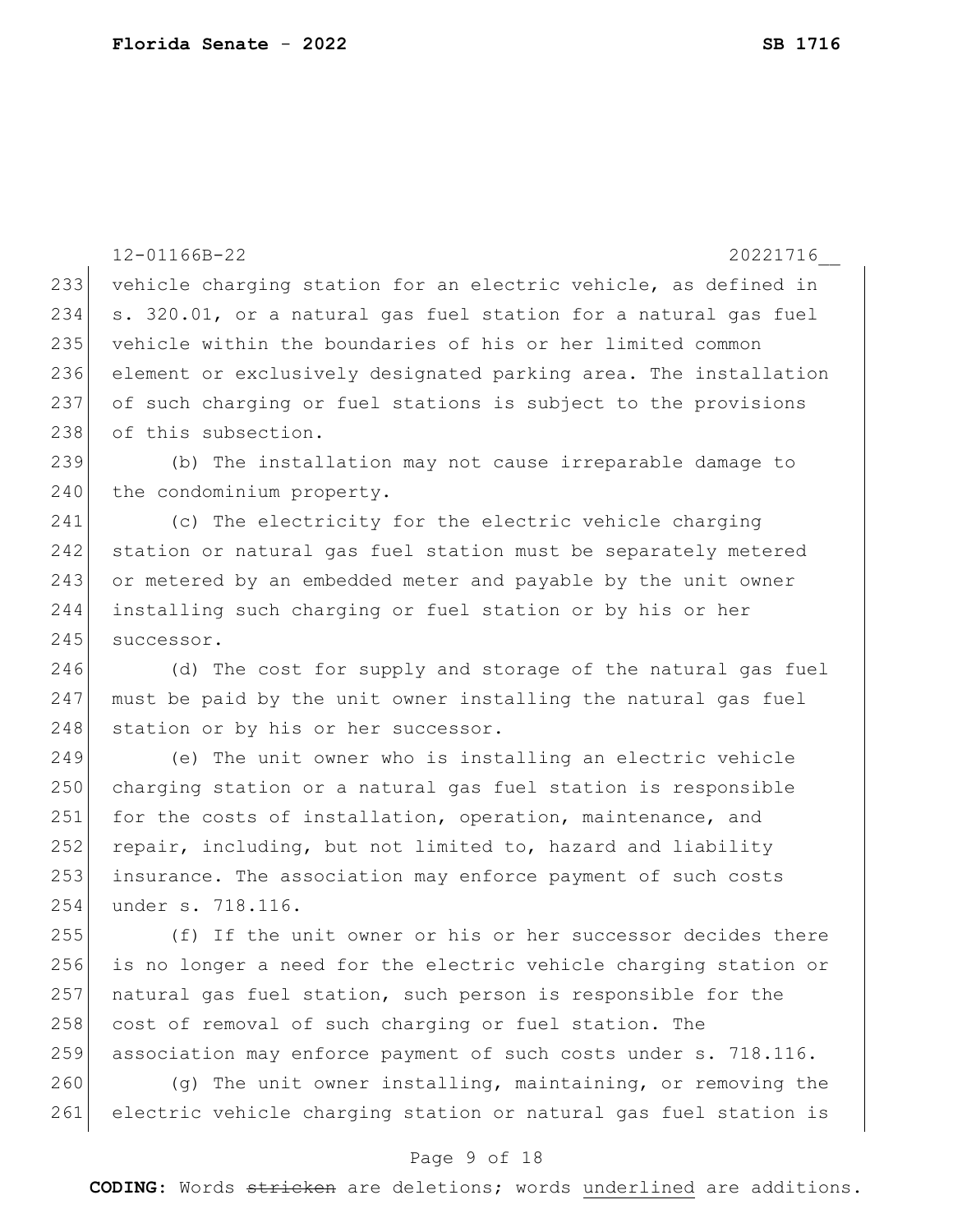262 responsible for complying with all federal, state, or local laws 263 and regulations applicable to such installation, maintenance, or 264 removal. 265 (h) The association may require the unit owner to: 266 1. Comply with bona fide safety requirements, consistent 267 with applicable building codes or recognized safety standards,  $268$  for the protection of persons and property. 269 2. Comply with reasonable architectural standards adopted 270 by the association that govern the dimensions, placement, or 271 external appearance of the electric vehicle charging station or 272 natural gas fuel station, provided that such standards may not 273 prohibit the installation of such charging or fuel station or 274 substantially increase the cost thereof. 275 3. Engage the services of a licensed and registered firm 276 familiar with the installation or removal and core requirements 277 of an electric vehicle charging station or a natural gas fuel 278 station. 279 4. Provide a certificate of insurance naming the 280 association as an additional insured on the owner's insurance 281 policy for any claim related to the installation, maintenance, 282 or use of the electric vehicle charging station or natural gas 283 fuel station within 14 days after receiving the association's 284 approval to install such charging or fuel station or notice to 285 provide such a certificate.

12-01166B-22 20221716\_\_

286 5. Reimburse the association for the actual cost of any 287 increased insurance premium amount attributable to the electric 288 vehicle charging station or natural gas fuel station within 14 289 days after receiving the association's insurance premium 290 invoice.

### Page 10 of 18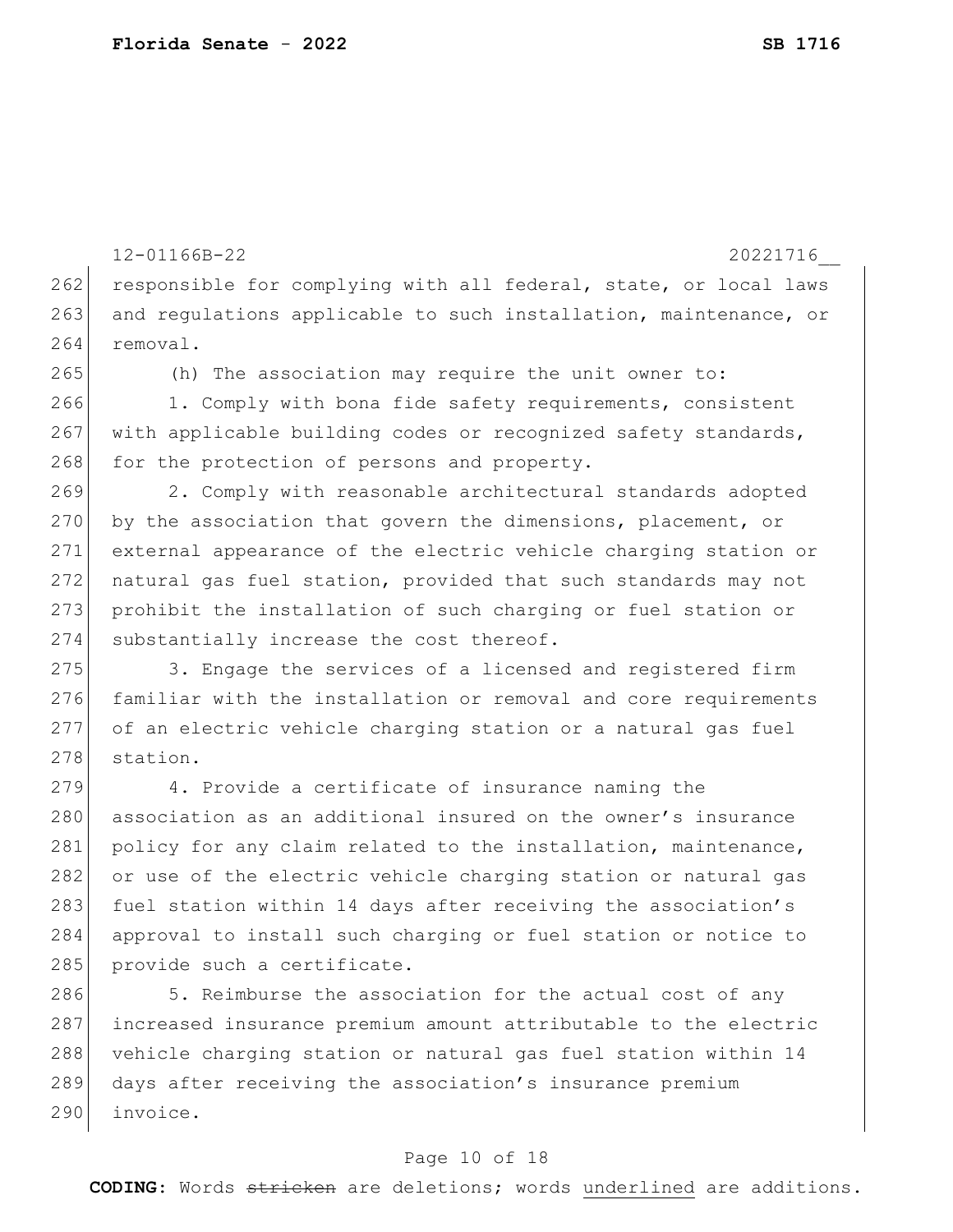12-01166B-22 20221716\_\_ (i) The association provides an implied easement across the common elements of the condominium property to the unit owner 293 for purposes of electric vehicle charging station or natural gas fuel station installation, and the furnishing of electrical power or natural gas fuel supply, including any necessary equipment, to such charging or fuel station, subject to the 297 requirements of this subsection. (9) The board of administration of an association may make available, install, or operate an electric vehicle charging station or a natural gas fuel station upon the common elements 301 or association property and establish the charges or the manner 302 of payments for the unit owners, residents, or quests who use 303 the electric vehicle charging station or natural gas fuel station. For the purposes of this section, the installation, 305 repair, or maintenance of an electric vehicle charging station or natural gas fuel station under this subsection does not constitute a material alteration or substantial addition to the

308 common elements or association property. Section 2. Section 720.304, Florida Statutes, is amended to

read:

 720.304 Right of owners to peaceably assemble; display of flags  $f$ lag; SLAPP suits prohibited.-

 (1) All common areas and recreational facilities serving any homeowners' association shall be available to parcel owners in the homeowners' association served thereby and their invited guests for the use intended for such common areas and recreational facilities. The entity or entities responsible for the operation of the common areas and recreational facilities may adopt reasonable rules and regulations pertaining to the use

#### Page 11 of 18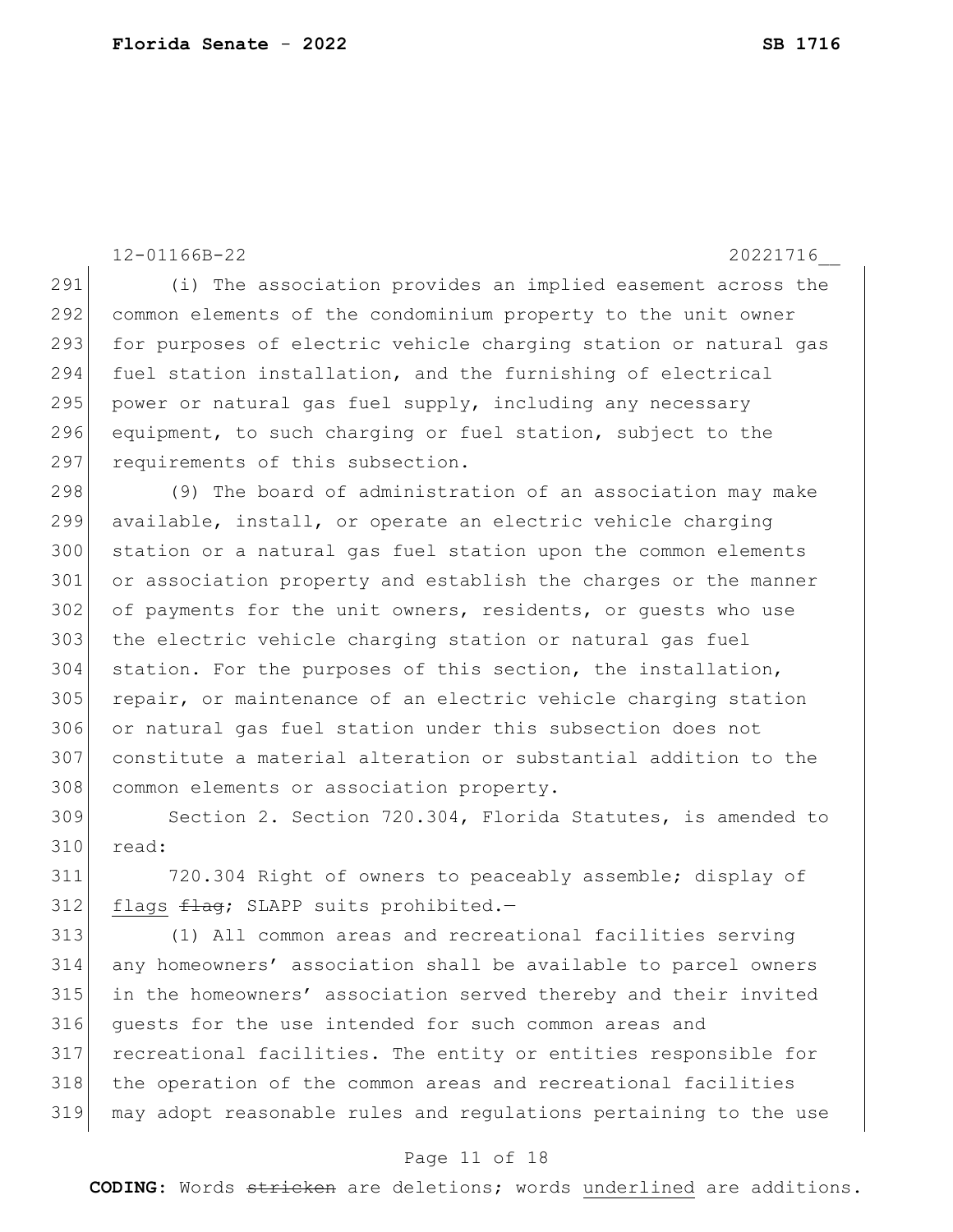|     | 12-01166B-22<br>20221716                                           |
|-----|--------------------------------------------------------------------|
| 320 | of such common areas and recreational facilities. No entity or     |
| 321 | entities shall unreasonably restrict any parcel owner's right to   |
| 322 | peaceably assemble or right to invite public officers or           |
| 323 | candidates for public office to appear and speak in common areas   |
| 324 | and recreational facilities.                                       |
| 325 | (2) (a) If any covenant, restriction, bylaw, rule, or              |
| 326 | requirement of an association prohibits a homeowner from           |
| 327 | displaying flags listed in subparagraphs 1.-5., the Any            |
| 328 | homeowner may still display one portable, removable United         |
| 329 | States flag or official flag of the State of Florida in a          |
| 330 | respectful manner, up to two of the following and one portable,    |
| 331 | removable flags official flag, in a respectful manner, not         |
| 332 | larger than 4 $1/2$ feet by 6 feet: $\frac{1}{1}$ which represents |
| 333 | 1. The United States flag.                                         |
| 334 | 2. The official flag of the State of Florida.                      |
| 335 | 3. A flag that represents the United States Army, Navy, Air        |
| 336 | Force, Marine Corps, or Coast Guard, or Space Force.               |
| 337 | 4. A POW-MIA flag.                                                 |
| 338 | 5. A first responder flag. A first responder flag may              |
| 339 | incorporate the design of any other flag permitted under this      |
| 340 | paragraph to form a combined flag. For purposes of this            |
| 341 | subsection, the term "first responder flag" means a flag that      |
| 342 | recognizes and honors the services of any of the following:        |
| 343 | a. Law enforcement officers, as defined in s. 943.10(1),           |
| 344 | and is limited to the colors blue, black, and white and the        |
| 345 | words "law enforcement"; "police"; "officers"; "first              |
| 346 | responders"; "service"; "honor our"; "support our"; "in            |
| 347 | memoriam"; "department"; and any other language, initials, or      |
| 348 | acronyms that identify a particular law enforcement department     |

# Page 12 of 18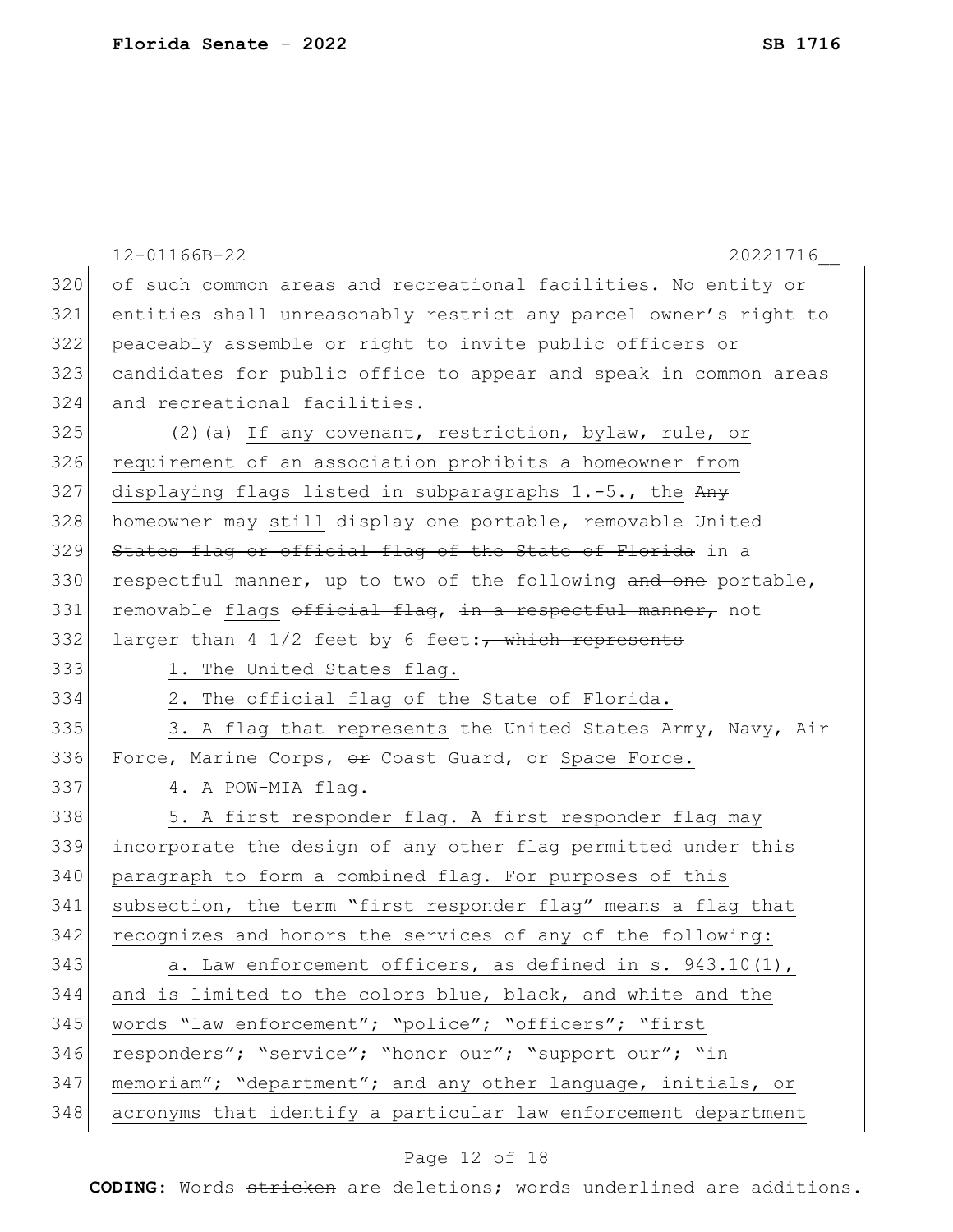12-01166B-22 20221716\_\_ 349 or law enforcement agency. 350 b. Firefighters, as defined in s. 112.191(1), and is 351 limited to the colors red, gold, black, and white and the words 352 "firefighter"; "F" or "D"; "FD"; "first responders"; "service"; 353 "honor our"; "support our"; "in memoriam"; "department"; and any 354 other language, initials, or acronyms that identify a particular 355 fire department or public safety department. 356 c. Paramedics or emergency medical technicians, as those 357 terms are defined in s.  $112.1911(1)$ , and is limited to the 358 colors blue, black, and white and the words "paramedic"; 359 "emergency medical"; "technician"; "EMT"; "first responders"; 360 "service"; "honor our"; "support our"; "in memoriam"; and any 361 other language, initials, or acronyms that identify a particular 362 emergency medical services department or emergency medical 363 services agency<del>, regardless of any covenants, restrictions,</del> 364 bylaws, rules, or requirements of the association. 365 (b) Regardless of any covenants, restrictions, bylaws, 366 rules, or requirements of an association, a Any homeowner may 367 erect a freestanding flagpole no more than 20 feet high on any 368 portion of the homeowner's real property, as long as regardless 369 of any covenants, restrictions, bylaws, rules, or requirements  $370$  of the association, if the flagpole does not obstruct sightlines 371 at intersections and is not erected within or upon an easement. 372 The homeowner may further display in a respectful manner from 373 that flagpole, regardless of any covenants, restrictions, 374 bylaws, rules, or requirements of the association, one official 375 United States flag, not larger than 4 1/2 feet by 6 feet, and 376 may additionally display one other official flag as described 377 under paragraph (a) of the State of Florida or the United States

#### Page 13 of 18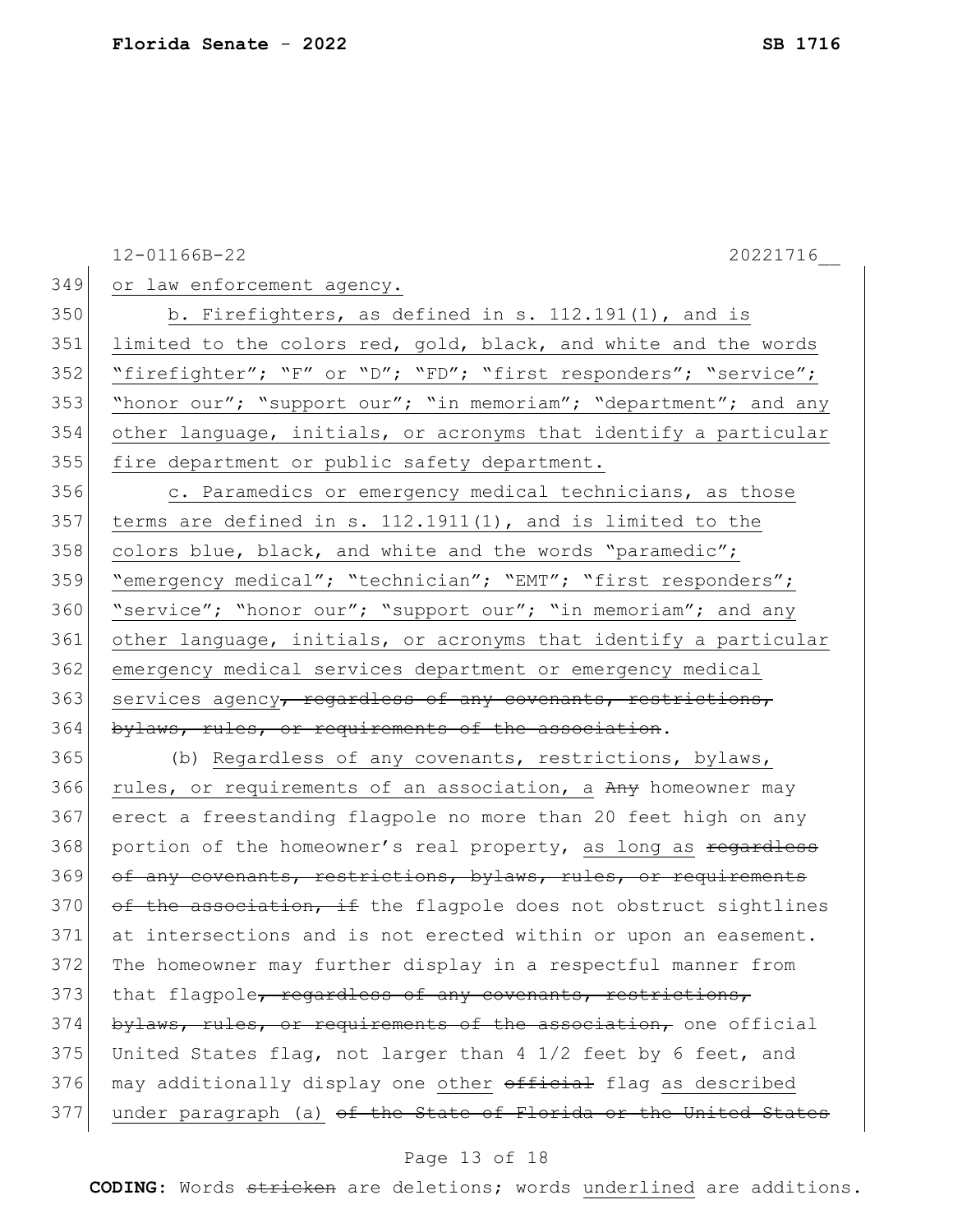12-01166B-22 20221716\_\_ 378 Army, Navy, Air Force, Marines, or Coast Guard, or a POW-MIA  $379$   $\pm 1$   $\pm 4$   $\pm 6$ . Such additional flag must be equal in size to or smaller 380 than the United States flag. The flagpole and display are 381 subject to all building codes, zoning setbacks, and other 382 applicable governmental regulations, including, but not limited 383 to, noise and lighting ordinances in the county or municipality 384 in which the flagpole is erected and all setback and locational 385 criteria contained in the governing documents. 386 (c) This subsection applies to all community development 387 districts and homeowners' associations, regardless of whether 388 such homeowners' associations are authorized to impose 389 assessments that may become a lien on the parcel. 390 (3) A homeowner Any owner prevented from exercising his or 391 her rights guaranteed under  $\frac{1}{2}$  subsection (1) or subsection (2)  $392$  may bring a civil cause of  $an$  action in the appropriate court of 393 the county in which the alleged infringement occurred. If the 394 court finds that an infringement has occurred, and, upon  $395$  favorable adjudication, the court shall enjoin the enforcement 396 of any covenant, restriction, bylaw, rule, or requirement of the 397 provision contained in any homeowners' association document or 398 Fule that operates to deprive the homeowner owner of his or her 399 such rights. The prevailing party is entitled to reasonable 400 attorney fees and costs. 401 (4) It is the intent of the Legislature to protect the 402 right of parcel owners to exercise their rights to instruct 403 their representatives and petition for redress of grievances 404 before the various governmental entities of this state as

405 protected by the First Amendment to the United States 406 Constitution and s. 5, Art. I of the State Constitution. The

### Page 14 of 18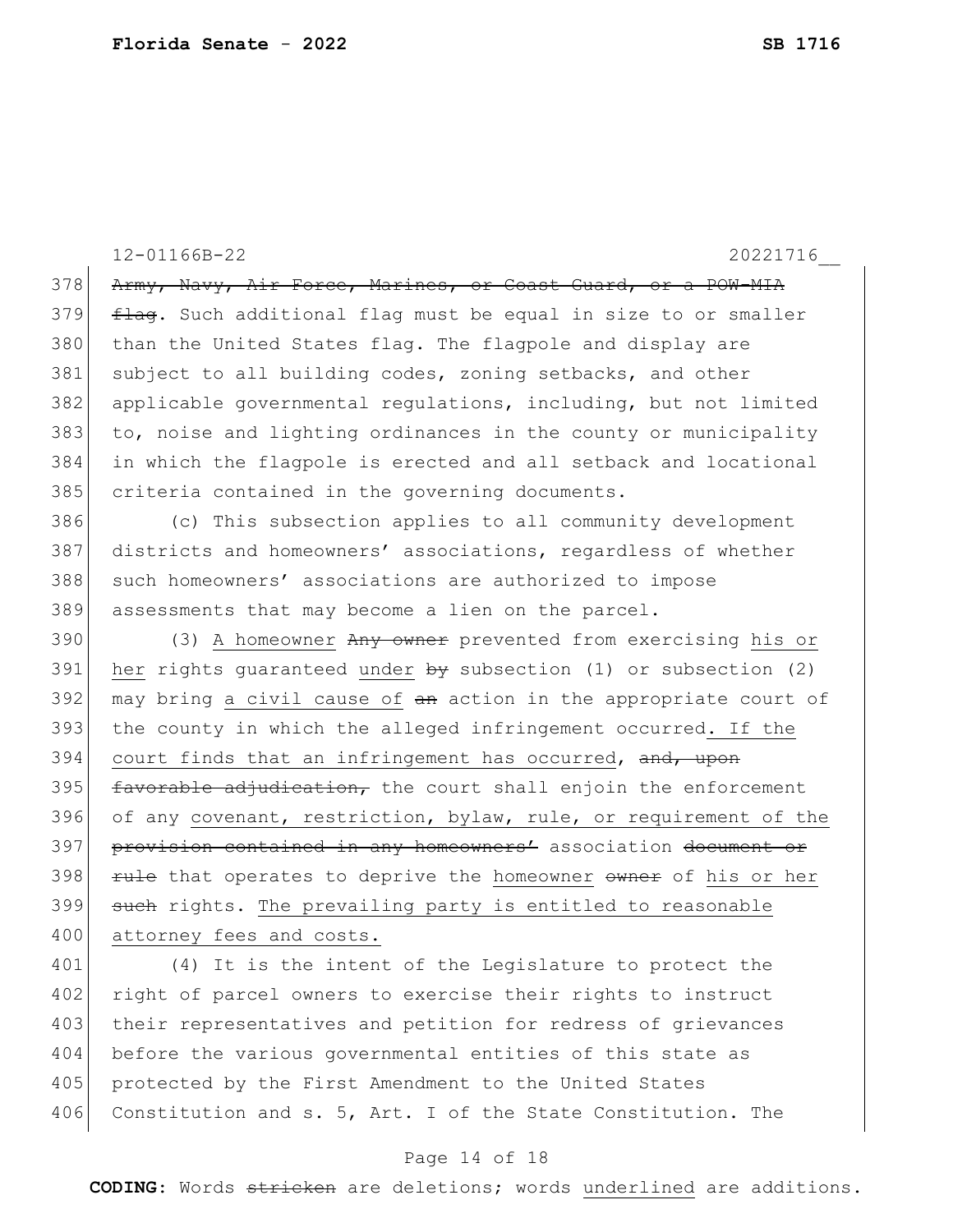12-01166B-22 20221716\_\_ 407 Legislature recognizes that "Strategic Lawsuits Against Public 408 Participation" or "SLAPP" suits, as they are typically called, 409 have occurred when members are sued by individuals, business 410 entities, or governmental entities arising out of a parcel 411 owner's appearance and presentation before a governmental entity 412 on matters related to the homeowners' association. However, it 413 is the public policy of this state that government entities, 414 business organizations, and individuals not engage in SLAPP 415 suits because such actions are inconsistent with the right of 416 parcel owners to participate in the state's institutions of 417 government. Therefore, the Legislature finds and declares that 418 prohibiting such lawsuits by governmental entities, business 419 entities, and individuals against parcel owners who address 420 matters concerning their homeowners' association will preserve 421 this fundamental state policy, preserve the constitutional 422 rights of parcel owners, and assure the continuation of 423 representative government in this state. It is the intent of the 424 Legislature that such lawsuits be expeditiously disposed of by 425 the courts.

426 (a) As used in this subsection, the term "governmental  $427$  entity" means the state, including the executive, legislative, 428 and judicial branches of government, the independent 429 establishments of the state, counties, municipalities, 430 districts, authorities, boards, or commissions, or any agencies 431 of these branches which are subject to chapter 286.

 (b) A governmental entity, business organization, or individual in this state may not file or cause to be filed through its employees or agents any lawsuit, cause of action, 435 claim, cross-claim, or counterclaim against a parcel owner

### Page 15 of 18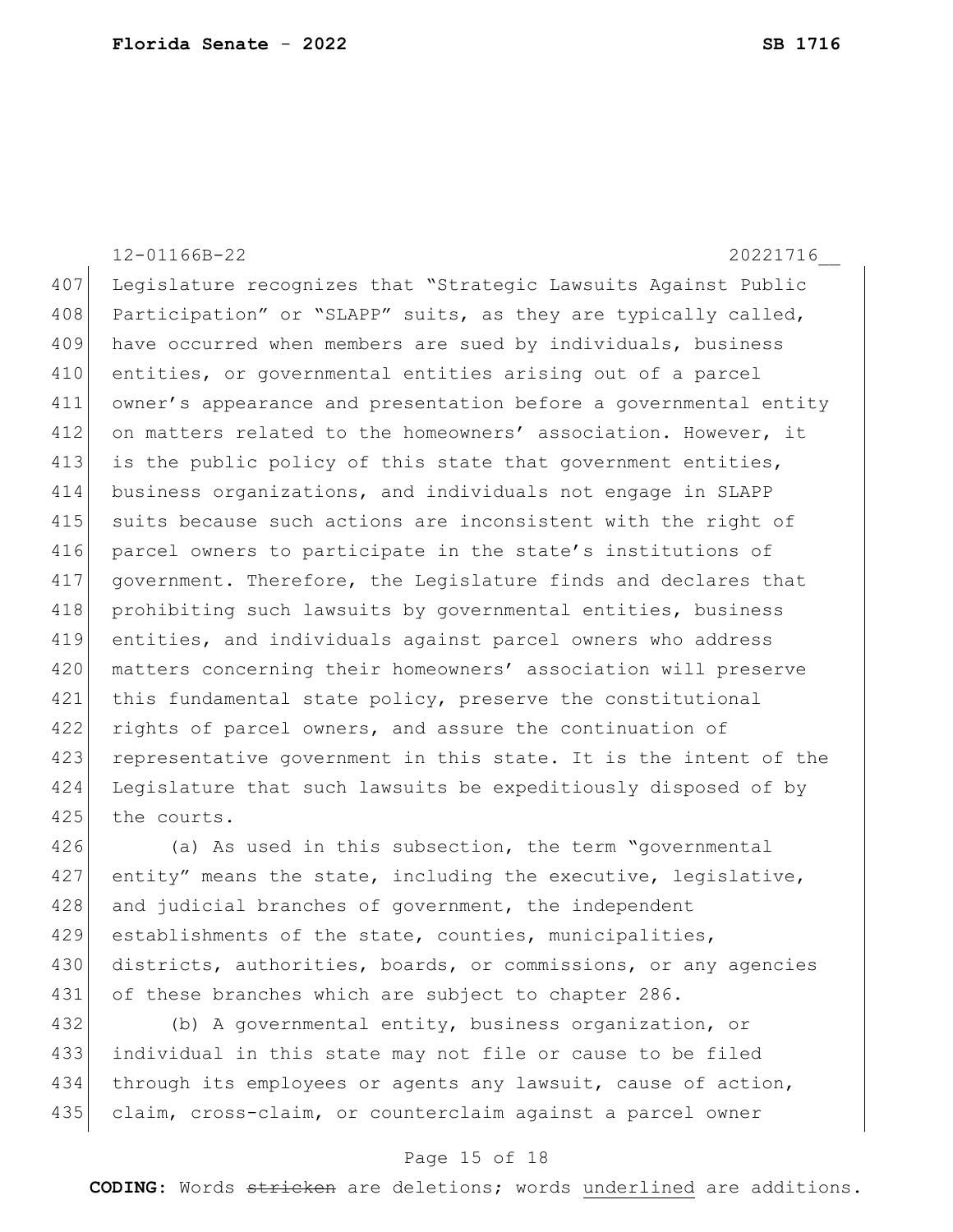|     | 12-01166B-22<br>20221716                                         |
|-----|------------------------------------------------------------------|
| 436 | without merit and solely because such parcel owner has exercised |
| 437 | the right to instruct his or her representatives or the right to |
| 438 | petition for redress of grievances before the various            |
| 439 | governmental entities of this state, as protected by the First   |
| 440 | Amendment to the United States Constitution and s. 5, Art. I of  |
| 441 | the State Constitution.                                          |
| 442 | (c) A parcel owner sued by a governmental entity, business       |
| 443 | organization, or individual in violation of this section has a   |
| 444 | right to an expeditious resolution of a claim that the suit is   |
| 445 | in violation of this section. A parcel owner may petition the    |
| 446 | court for an order dismissing the action or granting final       |
| 447 | judgment in favor of that parcel owner. The petitioner may file  |
| 448 | a motion for summary judgment, together with supplemental        |
| 449 | affidavits, seeking a determination that the governmental        |
| 450 | entity's, business organization's, or individual's lawsuit has   |
| 451 | been brought in violation of this section. The governmental      |
| 452 | entity, business organization, or individual shall thereafter    |
| 453 | file its response and any supplemental affidavits. As soon as    |
| 454 | practicable, the court shall set a hearing on the petitioner's   |
| 455 | motion, which shall be held at the earliest possible time after  |
| 456 | the filing of the governmental entity's, business organization's |
| 457 | or individual's response. The court may award the parcel owner   |
| 458 | sued by the governmental entity, business organization, or       |
| 459 | individual actual damages arising from the governmental          |
| 460 | entity's, individual's, or business organization's violation of  |
| 461 | this section. A court may treble the damages awarded to a        |
| 462 | prevailing parcel owner and shall state the basis for the treble |
| 463 | damages award in its judgment. The court shall award the         |
| 464 | prevailing party reasonable attorney attorney's fees and costs   |

# Page 16 of 18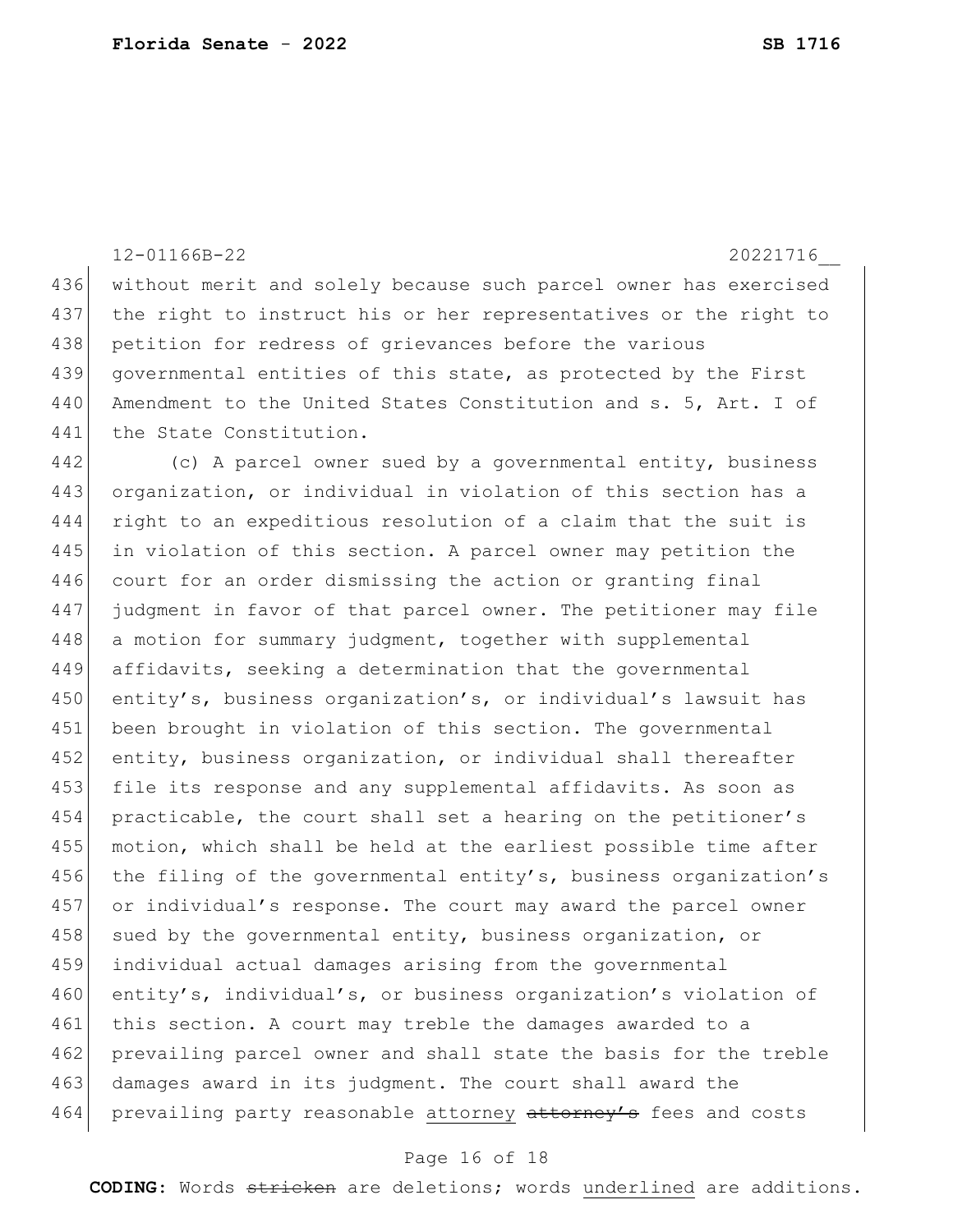12-01166B-22 20221716\_\_ 465 incurred in connection with a claim that an action was filed in 466 violation of this section. 467 (d) Homeowners' associations may not expend association 468 funds in prosecuting a SLAPP suit against a parcel owner. 469 (5)(a) Any parcel owner may construct an access ramp if a 470 resident or occupant of the parcel has a medical necessity or 471 disability that requires a ramp for egress and ingress under the 472 following conditions:  $473$  1. The ramp must be as unobtrusive as possible, be designed 474 to blend in aesthetically as practicable, and be reasonably 475 sized to fit the intended use. 476 2. Plans for the ramp must be submitted in advance to the 477 homeowners' association. The association may make reasonable 478 requests to modify the design to achieve architectural 479 consistency with surrounding structures and surfaces. 480 (b) The parcel owner must submit to the association an 481 affidavit from a physician attesting to the medical necessity or 482 disability of the resident or occupant of the parcel requiring 483 the access ramp. Certification used for s. 320.0848 shall be 484 sufficient to meet the affidavit requirement. 485 (6) Any parcel owner may display a sign of reasonable size 486 provided by a contractor for security services within 10 feet of 487 any entrance to the home. 488 Section 3. Subsection (3) of section 720.3075, Florida 489 Statutes, is amended to read: 490 720.3075 Prohibited clauses in association documents.-491 (3) Homeowners' association documents, including 492 declarations of covenants, articles of incorporation, or bylaws, 493 may not preclude the display of up to two one portable,

#### Page 17 of 18